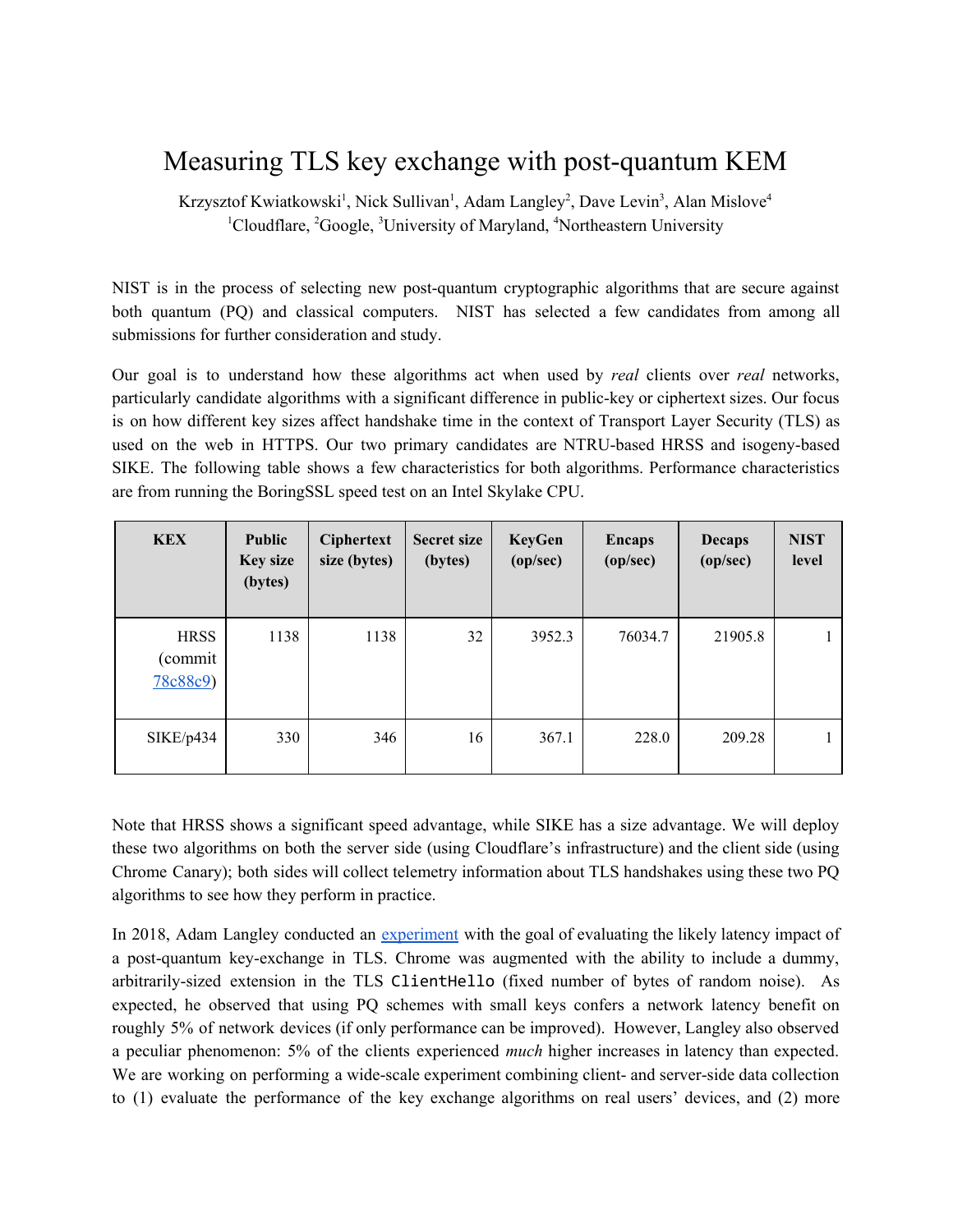and how the performance cost of isogeny-based algorithms impacts the TLS handshake. thoroughly evaluate and ascribe root causes to these unexpected latency increases. In particular, we would like to learn more about the characteristics of those networks, what are the causes of increased latency,

The key questions we want to address are as follows:

- very different tradeoffs.) ● How does key size and running time of the PQ algorithm influence client and network performance? (This is why we chose to evaluate HRSS and SIKE; they represent algorithms with
- switching to new PQ algorithms? ● How do clients with different OSes, architectures, and network connectivity respond when
- are problematic middleboxes deployed in? ● How do network middleboxes behave when clients use new PQ algorithms and which networks
- client-perceived performance of HRSS)? ● What is a good ratio for speed-to-key size (or how much faster could SIKE get to achieve the
- while migrating TLS to post-quantum key exchange ● What "unknowns" exist in the deployment of PQ algorithms? Such as problems that may appear
- performance affected in the long tail? ● How do different properties of the client's network affect the performance of TLS with different post-quantum key exchanges? Can we identify specific autonomous systems, device configurations, local network configurations that favor one algorithm or another? How is
- allow it to choose one algorithm over another? ● Are there any properties that can be determined by the client ahead of making a connection that

## Experiment Design

 real users on real networks around the world. Below, we describe a large-scale experiment involving both server- and client-side data collection from

### Server side (Cloudflare)

Cloudflare is operating the server side of the TLS connections. We will enable the CECPQ2 (HRSS + x25519) and CECPQ2b (SIKE + x25519) key agreement algorithms on all TLS-terminating edge servers (see TLS Integration). In this experiment, the ClientHello will contain a CECPQ2 or CECPQ2b public key.

Cloudflare is in an advantageous position when it comes to analyzing TLS traffic coming from a variety of sources. Thanks to Cloudflare's highly efficient request logging system we are able to collect details of clients connecting to our network. This data can be used for analysis and post-processing. We will be recording details like TLS handshake duration, as well as details about TLS handshake size, client IP,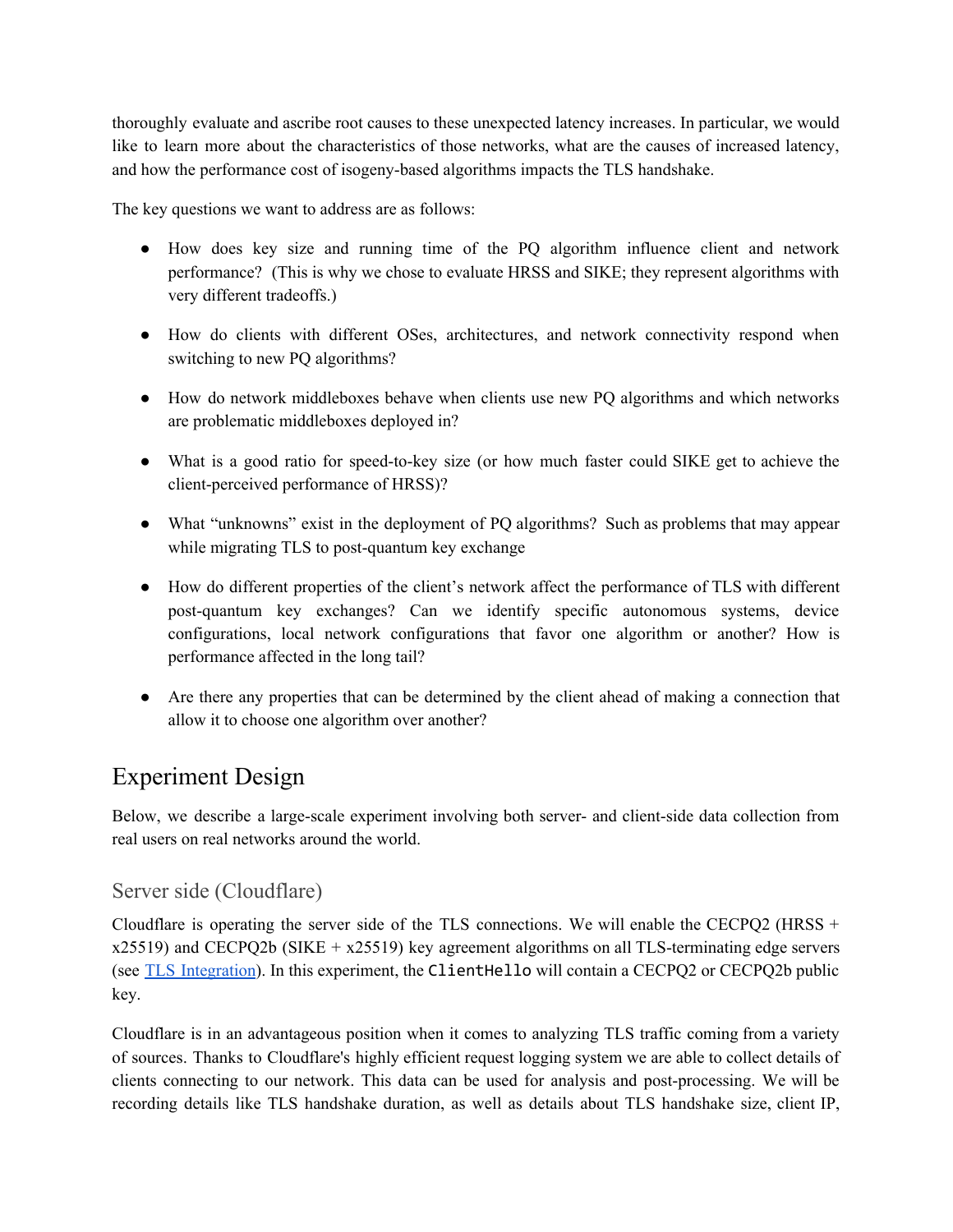issues related to particular device types. HTTP User-Agent header (containing details like browser version, OS, CPU) and device type (mobile or desktop). Unlike Langley's original experiment, we now have full implementations of the key exchange algorithms at both client and server; it is therefore possible that we will observe slowdowns from different client types. Correlating handshake times with such per-client data may help to reveal implementation

 about the time it takes a handshake to complete on the client side and the network-induced delay. Since Cloudflare only measures the server side of the connection, it is impossible to determine the time it takes for a ClientHello sent from Chrome to reach Cloudflare's edge servers; however, we can measure the time it takes for the TLS ServerHello message, which contains the ciphertext encapsulated with a post-quantum KEM, to reach the client and for the client to respond. This ciphertext has different sizes depending on the key-exchange algorithm used. For SIKE, the ciphertext is 24 bytes longer than the public key; for HRSS, public key and ciphertext are exactly the same size. By measuring the time between TLS ServerHello and the resulting Finished message from the client, we should get an idea

 TLS Finished message. Handshake duration will be calculated on the server side. The calculated value is the time between when the TLS layer starts to offload TLS (processing ClientHello) and the TLS handshake successfully completes. We will also calculate the time between the server sending TLS ServerHello and receiving

 clients with large increases to latency. We describe these active measurements more below. One of our primary sets of questions involves why some clients appear to experience a much greater increase in latency under these new schemes than with traditional key exchange. We hypothesize that this is partly due to two in-network phenomena: middleboxes and buffer-bloated wireless links. As described below, we cannot perform additional active measurements from the client-side. To infer whether clients are subject to middleboxes or lossy/bloated links, we will collect additional data server-side: we will collect the clients' IP addresses and autonomous system (AS) numbers, and will use them to perform subsequent active measurements (such as traceroutes) to identify shared network infrastructure among

### Client side (Chrome)

Chrome is operating the client side of the TLS connection. We will consider two CPU architectures: x86-64 and aarch64. Chrome will enable CECPQ2 and CECPQ2b for the following mix of architecture and OSes:

- x86-64: Windows, Linux, macOS, ChromeOS
- aarch64: Android

 [Faz-Hernández](https://eprint.iacr.org/2017/1015.pdf) et al..This choice of platforms is dictated by the performance of SIKE, which heavily depends on the capabilities of the platform. To be applicable in real-world implementations, we use an instruction only found in modern CPUs. Note too, that implementation of SIKE in BoringSSL will run faster on Intel Broadwell microarchitecture because we can take advantage of optimization techniques as [described](https://eprint.iacr.org/2017/1015.pdf) by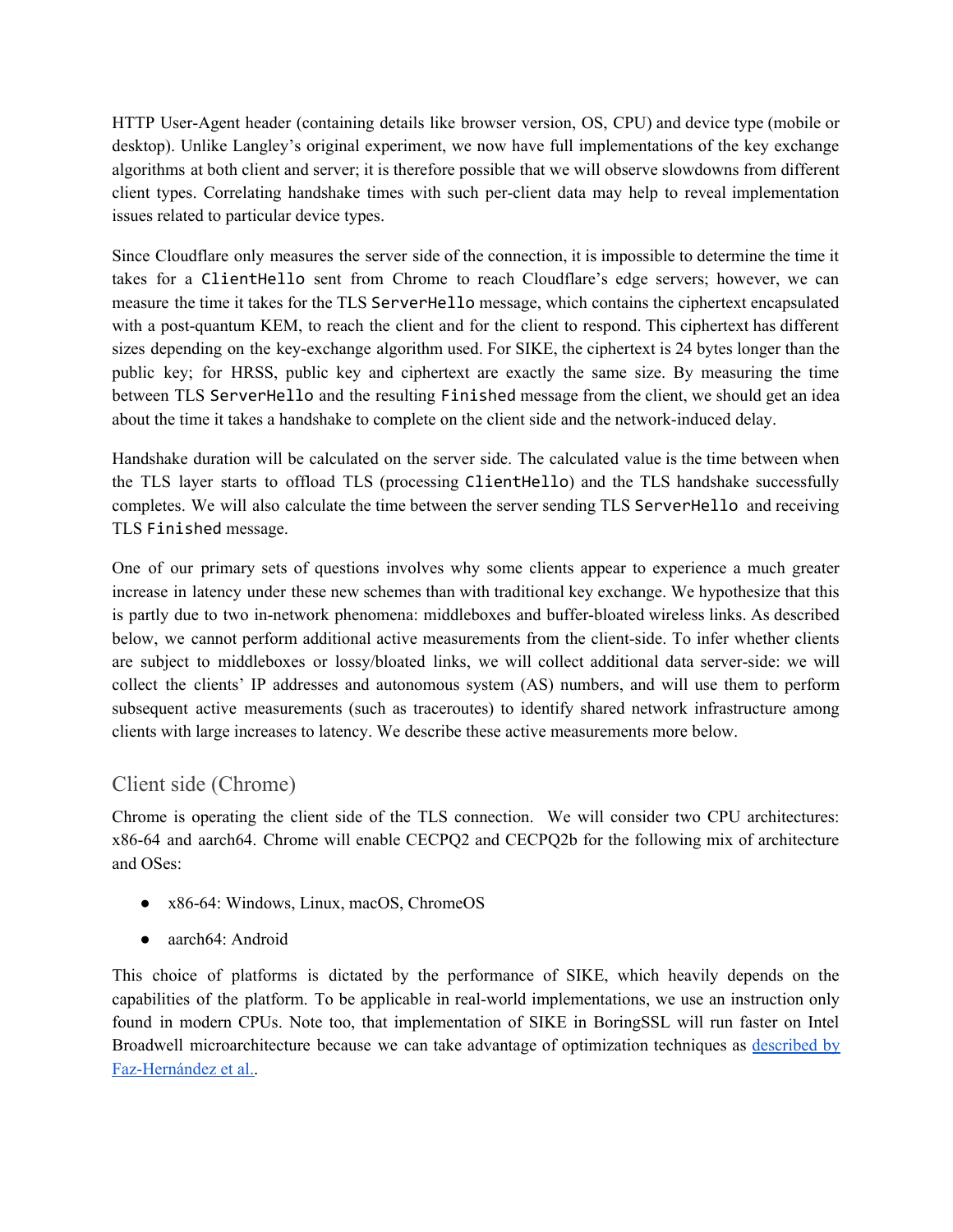in order to get consistent and useful results. Chrome will measure the latency of the entire TLS handshake. Chrome clients should be grouped into the following sets: {SIKE, HRSS and control (key exchange with classical cryptography)} x {x86-64, aarch64}. This gives us 6 groups. It is important to make sure sets of servers in each group to be constant,

 measurements, described next. It is important to note that this will be running on *real users'* browsers, as part of Chrome Canary. As a result, we cannot collect personally identifying information. Thus, Chrome will provide histograms of aggregate measures, only for those handshakes which have used post-quantum key exchange. We augment these client-side data aggregates with server-side measurements, described above, and active

#### Follow-up active measurements

 information we collect server-side. Our high-level expectation is to get similar results as Langley's original experiment in 2018—that is, speedups for the 5th percentile and slowdowns for the 95th. Unfortunately, data collected purely from real users' connections may not suffice for diagnosing the root causes of why some clients experience excessive slowdowns. To this end, we will perform follow-up experiments based on per-client

 standard blacklists like those employed by scans.io). Our primary hypothesis is that the excessive slowdowns, like the ones Langley observed, are largely due to in-network events, such as middleboxes or bloated/lossy links. As a first-pass analysis, we will investigate whether the slowed-down clients share common network features, like common ASes, common transit networks, common link types, and so on. To determine this, we will run traceroute from vantage points close to our servers back towards the clients. (We will adhere to standard ethical guidelines of not overloading any particular links or hosts in our active measurements, as well as apply

 studying whether some client locations are subject to slowdowns for *all* destinations, or just some. If we are able to identify seemingly problematic networks, we will seek to obtain machines within those networks from which we can run our own client-side experiments. From machines we control, we can run more intensive experiments, such as TTL-limited probes to identify where middleboxes might be located; varying packet sizes to study hop-by-hop maximum transmission units (MTUs) in the network; and

#### Data collection summary

The set of metrics we will collect includes:

- transfer latency
- processing time for TLS ClientHello on server side
- processing time for the TLS handshake on client side
- latency and processing time in go-keyless